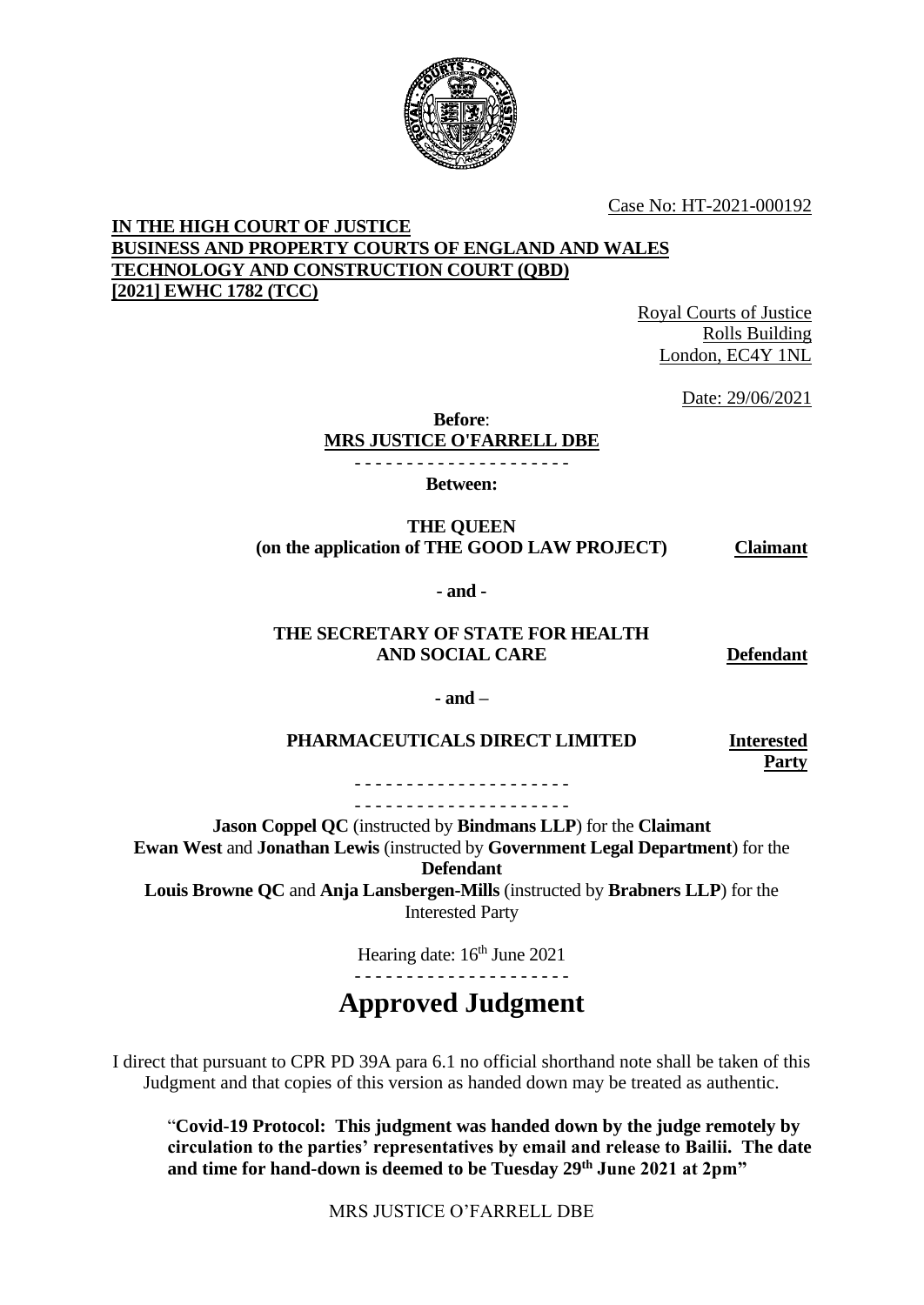# **Mrs Justice O'Farrell:**

- 1. This matter arises out of a claim for judicial review, whereby the Claimant seeks to challenge the lawfulness of the Defendant's decisions to award contracts for the supply of personal protective equipment ("PPE") to the Interested Party.
- 2. There are four applications before the court:
	- i) the Claimant's application for permission to serve an amended Statement of Facts and Grounds;
	- ii) the Claimant's application for an order under CPR 6.15 that would render valid any late service of its claim form; alternatively, an extension of time for such service;
	- iii) the Defendant's application for an order that the claim form be set aside for want of jurisdiction by reason of the late service of the claim form;
	- iv) the Defendant's application for the claim to be stayed until resolution of other claims in which the Claimant has challenged the award of PPE contract.
- 3. The applications are opposed. It is agreed that the court should determine the Defendant's jurisdiction challenge and the Claimant's application for relief under CPR 6.15 or an extension of time ("the Jurisdiction Applications") before considering the other matters.
- 4. The central issue is whether there was valid service of the claim form in these proceedings; if not, whether the court should rectify any deficiency or extend time for service of the claim form.

# *Background facts*

- 5. On 4 July 2020, the Defendant entered into a contract with the Interested Party for the supply of PPE, namely, FFP3 Meixin 2016V respirators, with a value of £102.6 million ("the Contract"). The Contract was awarded under the negotiated procedure without prior publication pursuant to regulation  $32(2)(c)$  of the Public Contracts Regulations 2015 ("the PCR 2015").
- 6. On 29 March 2021 the Contract was published on the Contracts Finder service.
- 7. On Thursday 8 April 2021, the Claimant's solicitors ("Bindmans") sent a pre-action letter to the Government Legal Department ("the GLD"). The letter was sent by email to the following addresses:
	- i) [TheTreasurySolicitor@governmentlegal.gov.uk;](mailto:TheTreasurySolicitor@governmentlegal.gov.uk) and
	- ii) newproceedings@governmentlegal.gov.uk.
- 8. The Claimant was aware that any challenge by way of judicial review would have to be made promptly, stating in the letter: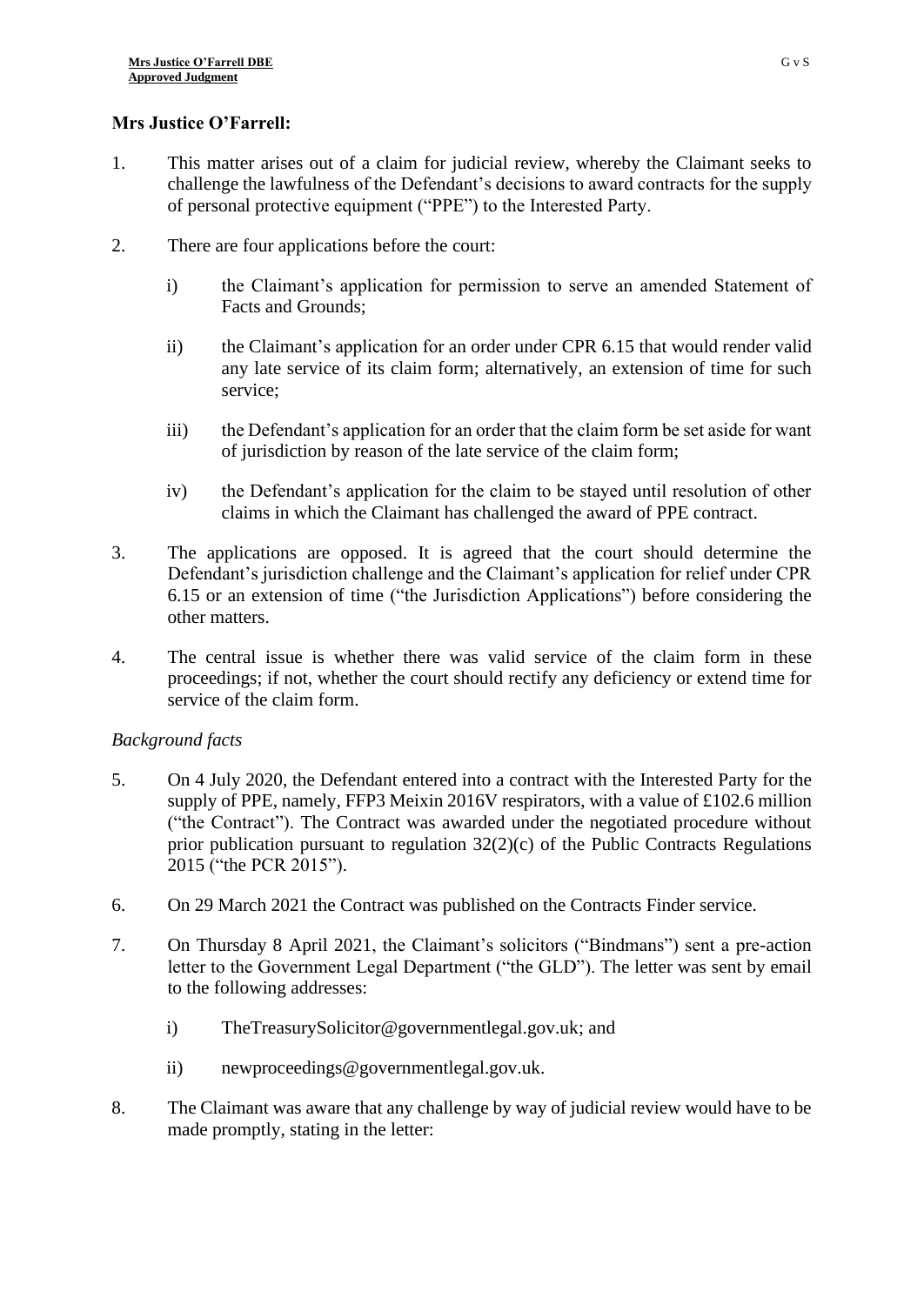…

"Pursuant to CPR r. 54.5(6), where an application for judicial review relates to a decision governed by the PCR 2015, the claim form must be filed within the time required by reg. 92(2) of those Regulations, that being within 30 days beginning with the date when the Claimant "first knew or ought to have known that grounds for starting the proceedings had arisen.". The Claimant notes, pending the Defendant's response to this letter, that this may require action by the Claimant to issue proceedings on a protective basis at short notice. The Claimant very much hopes this can be avoided by the Defendant responding to this letter in a prompt, reasonable, candid and transparent manner …"

#### 9. On 12 April 2021, Mr Olsen of the GLD replied:

"We refer to your letter before action, dated 8 April 2021, and confirm that we are instructed to act for the proposed Defendant in relation to this matter.

We ask that in future all correspondence in this matter is sent by email to the Government Legal Department marked for the attention of Warrick Olsen… copying the GLD individuals included in the email attaching this letter.

You have requested a response to your letter by 4pm on 15 April 2021. We do not consider the aims of the protocol will be achieved by stipulating such a restrictive deadline for the proposed Defendant to respond.

As you are aware the protocol provides that a Defendant should normally respond to a letter before action within 14 days. We anticipate that we will require 14 days to investigate the matter and provide our client's response.

We anticipate providing our client's substantive response on or before 22 April 2021 …"

10. That letter was sent by email from Mr Olsen's GLD address. The email footer notified recipients that GLD accepts service by email and directed them to a Government webpage giving further details. The webpage is entitled: "Serve the Treasury Solicitor with legal proceedings" and states:

> "New Legal Proceedings which are required to be served upon The Treasury Solicitor can be served as follows:

> By email at: [newproceedings@govermentlegal.gov.uk](mailto:newproceedings@govermentlegal.gov.uk) for all new legal proceedings issued in the UK except for new immigration proceedings.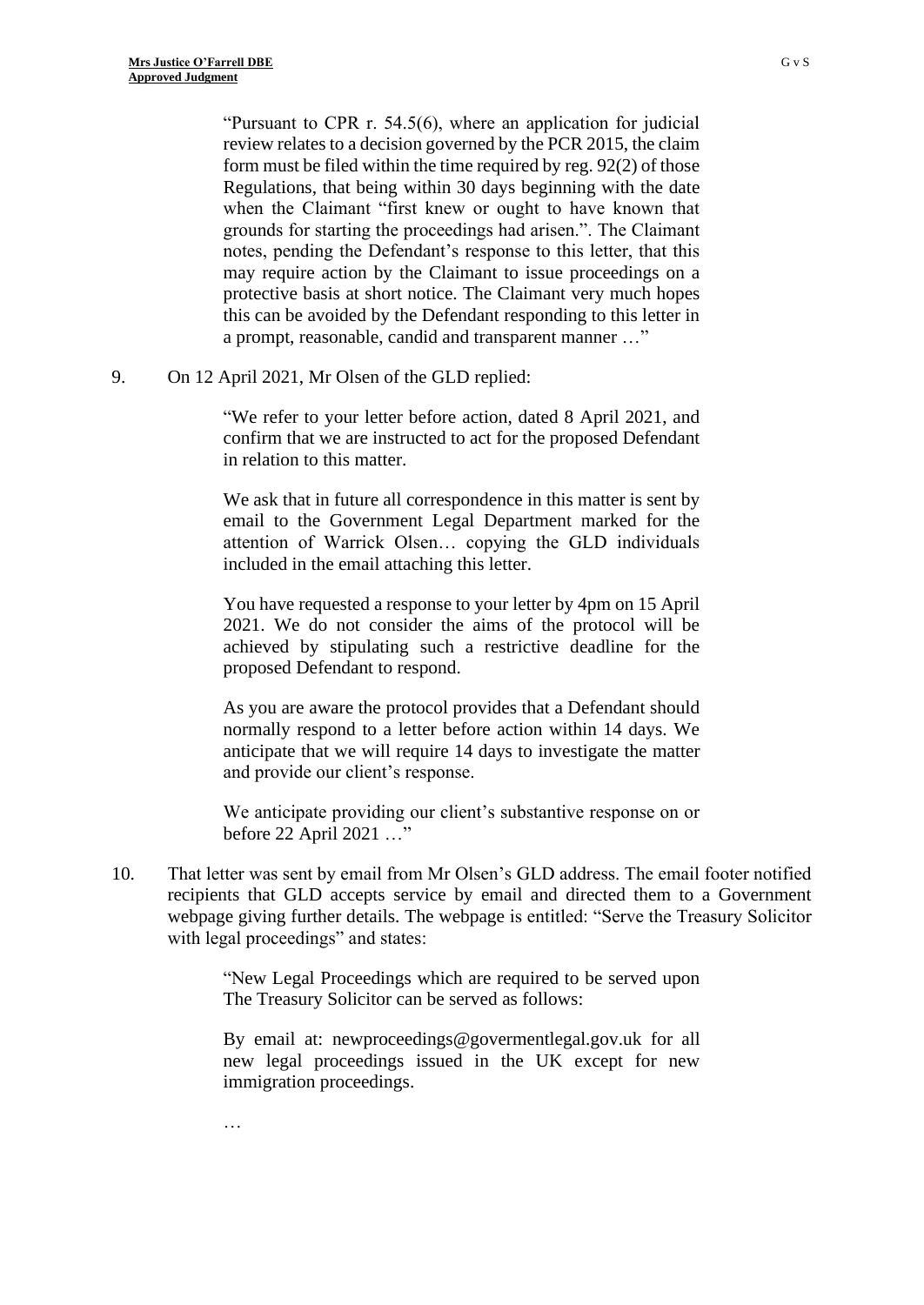The email addresses above are for the service of new proceedings only: any other correspondence addressed to it will be deleted unread. For all proceedings (including in the Supreme Court) once a GLD case officer has been allocated the case all subsequent service, save for formal costs claims in Immigration proceedings (see above), should be effected on their, or any nominated successor's, GLD email address)."

11. On 13 April 2021 Bindmans sent an email to Mr Olsen, stating:

"We write further to your letter of 12 April 2021 indicating that you expect to be able to respond to our pre-action letter of 8 April 2021 by 22 April. This is 14 days after our letter in respect of a case that, as you are aware, has to be filed within 30 days. It is also just three working days before the court deadline.

In these circumstances, we consider that it may well be necessary for our client to file a protective claim ahead of the limitation date, along with a consent order for an immediate stay to allow us to properly consider any response and engage in further preaction correspondence if appropriate, with a timetable for filing full grounds and evidence, and summary grounds of response, if the claim cannot be resolved through correspondence.

Please confirm that, in light of the delay to the response to the pre-action letter, your client would be willing to agree to such a consent order, in the event that our client does choose to pursue this claim following receipt of the response."

- 12. On 15 April 2021 Mr Olsen of the GLD replied, reiterating the need for fourteen days to respond to the pre-action letter and suggesting that an agreed stay was premature pending that response.
- 13. On 22 April 2021, the GLD provided its substantive response to the pre-action letter, stating:

"We ask that in future all correspondence in this matter is sent by email to the Government Legal Department marked for the attention of Warrick Olsen… copying the GLD individuals included in the email attaching this letter.

New legal proceedings in England which are required to be served on the Treasury Solicitor may be served electronically via email to the following email address: newproceedings@governmentlegal.gov.uk . We request that any new legal proceedings served in relation to this matter via that email address are also copied to the individuals included in the email attaching this letter…"

14. By letter dated 23 April 2021 Bindmans again raised the suggestion that the claim, when issued, should be stayed with an agreed timetable for the filing of full pleadings and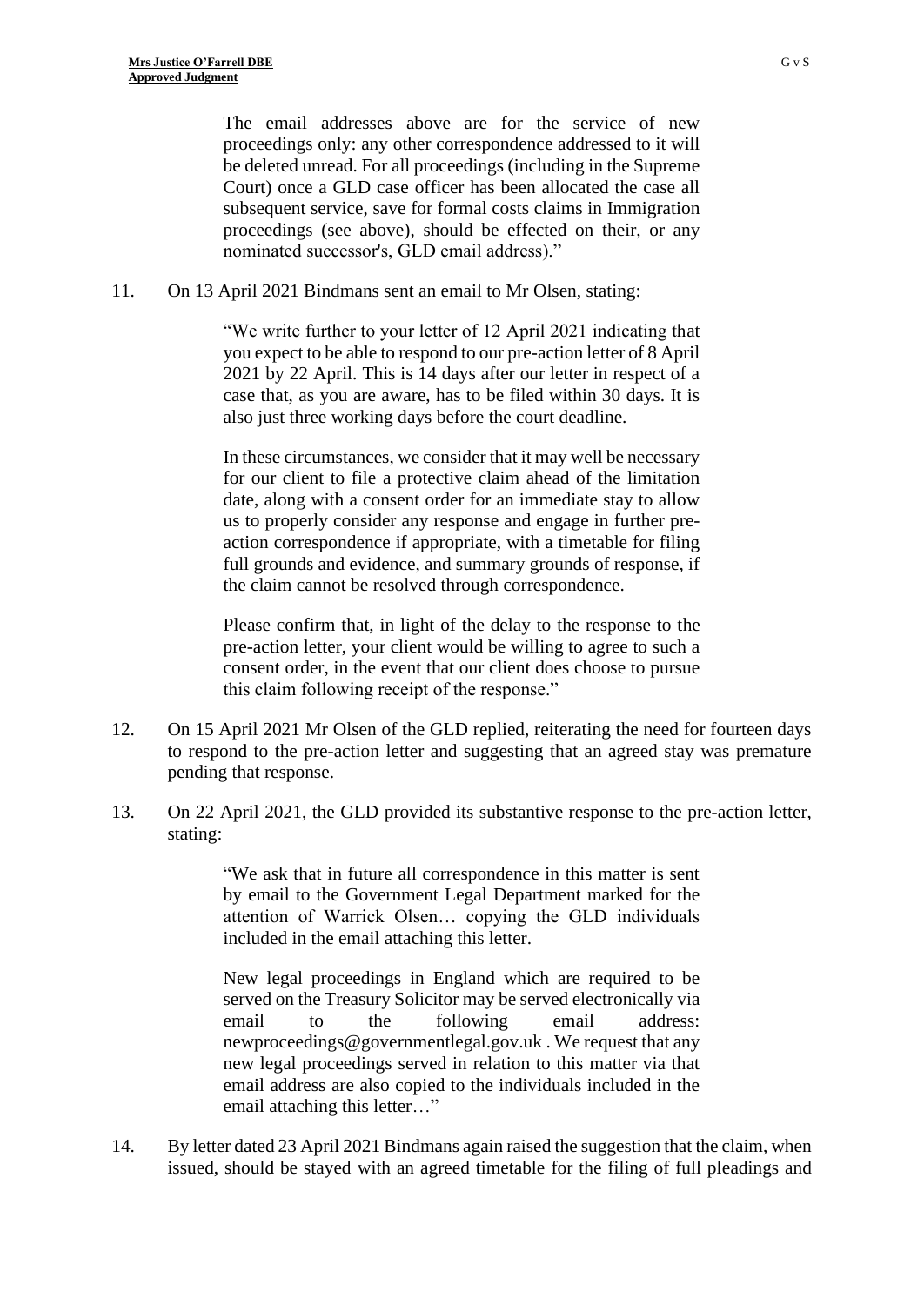evidence by the parties. The issue of a potential limitation issue was addressed as follows:

"For completeness, we note that you have suggested, for the first time, in your letter of 22 April, that time somehow started to run upon your receipt of a letter from this firm dated 18 March 2021 referring to "contracts awarded to PDL". This is clearly unsustainable. Our letter of 18 March 2021 dealt with "any contracts which were awarded and then subsequently cancelled, and include, but are not limited to, any contracts awarded to Pharmaceuticals Direct Limited." It is accordingly clear that we were referring to the contracts (or contract negotiations) referred to in paragraphs 17 and 18. Our client had no knowledge of the contracts subsequently awarded to PDL until the CAN of 29 March 2021. We would therefore invite you to accept that limitation expires on 27 April 2021. Even if your client maintains its position, this is a matter which can be dealt with within the litigation once issued. It does not affect the desirability of the stay referred to above"

- 15. By letter dated 27 April 2021 the GLD agreed to a stay of any proceedings but on the basis that such stay would remain in place, pending the outcome of other ongoing PPE challenges brought by the Claimant against the Defendant.
- 16. On 27 April 2021, the Claimant filed the claim in the Administrative Court, challenging the lawfulness of the Contract. The grounds of challenge were identified as:
	- i) breach of the duties of equal treatment and transparency contrary to the PCR 2015;
	- ii) breach of the common law duty to act without apparent bias.
- 17. Also on 27 April 2021, Bindmans emailed the unsealed claim form to the 'newproceedings' email address, with copies sent to Mr Olsen and the other identified GLD individuals, stating:

"Please find attached, by way of service:

1. Letter for the attention of Mr Warrick Olsen, who is copied into this email, and to whom we will also send a copy of this letter directly;

2. Unsealed claim form and continuation sheet; and

3. Paginated bundle of documents.

The claim form and bundle of documents have been lodged at the court today."

18. The letter and documents were also sent directly by Bindmans to Mr Olsen by email: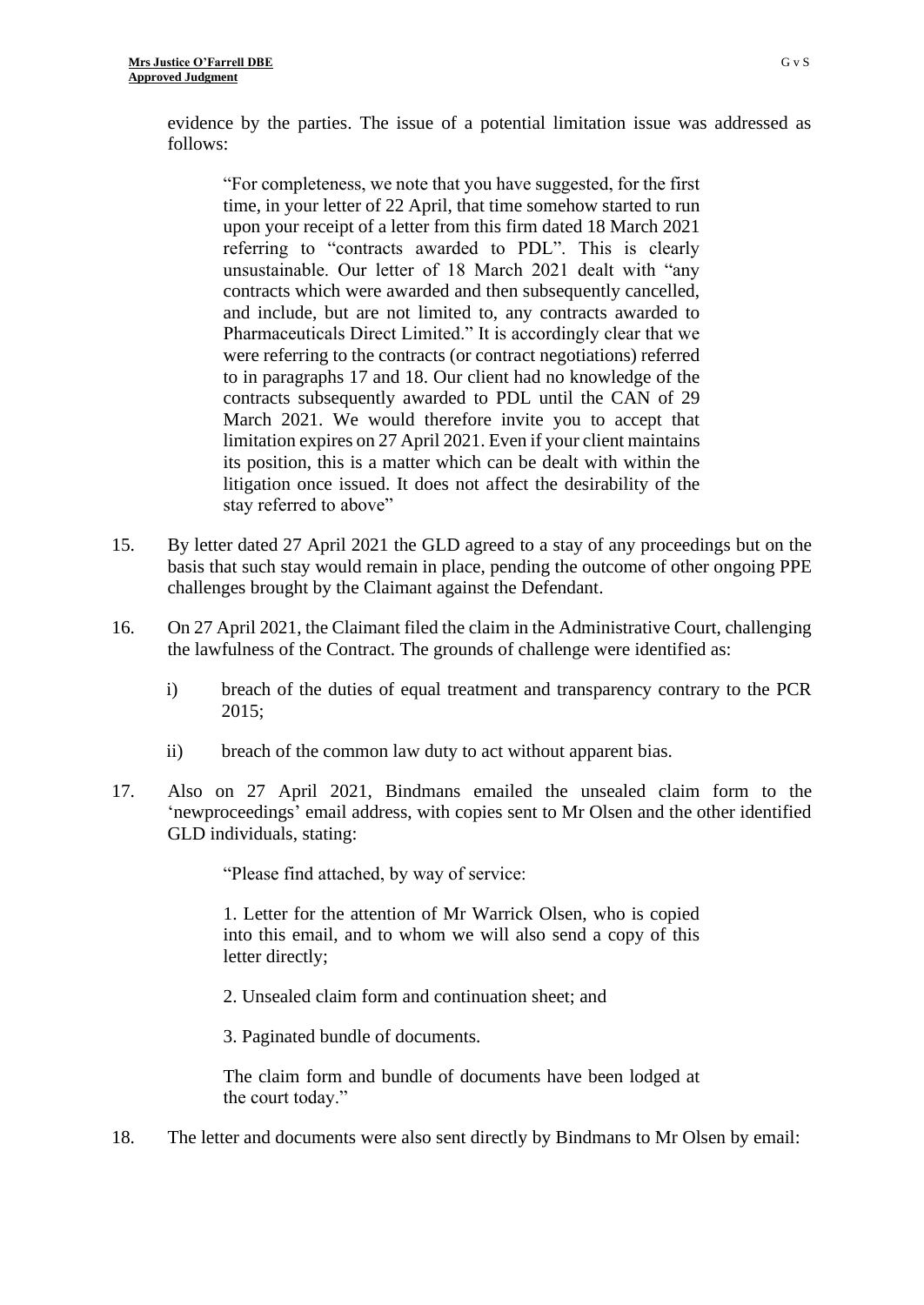"Further to earlier correspondence in this matter, and the email that has just been sent to the 'newproceedings' email address as requested, please find attached letter for your attention, as well as unsealed claim form and bundle."

19. The attached letter stated:

"… a protective claim has been filed at Court today, 27 April 2021… A copy of the sealed claim form will be served to you electronically in due course given the Court's working arrangements …

Our understanding is that the Government Legal Department is accepting service by email, but please let us know as soon as possible if that is incorrect …"

- 20. On 28 April 2021, the court issued the claim form, by printing the court seal on the form and allocating it a claim number.
- 21. On the same day, Bindmans emailed the sealed claim form to the three named GLD individuals. The sealed claim form was not sent to the 'newproceedings' email address. Mr Olsen confirmed receipt of the claim.
- 22. It is common ground that time for service of the claim form expired on 5 May 2021.
- 23. By letter dated 6 May 2021 the GLD raised the issue of validity of service of the claim form with Bindmans:

"Paragraph 4 of our client's letter of response dated 22 April 2021 confirmed that new legal proceedings which are required to be served on the Treasury Solicitor may be served electronically via email to newproceedings@governmentlegal.gov.uk.

Your client's claim is required to be served on the Treasury Solicitor.

We have been unable to locate any record of the sealed claim form issued in respect of this matter being sent to that email address or being served by other means.

We would be grateful if you would confirm the manner in which proper service of your client's claim form was effected."

24. Bindmans responded on the same day:

"These proceedings were served shortly after filing by emailing them to newproceedings@governmentlegal.gov.uk on 27 April 2021 at 15:54. They were sent to the personal email addresses of the solicitors handling the matter three minutes later. Mr Olsen acknowledged receipt on 16:51.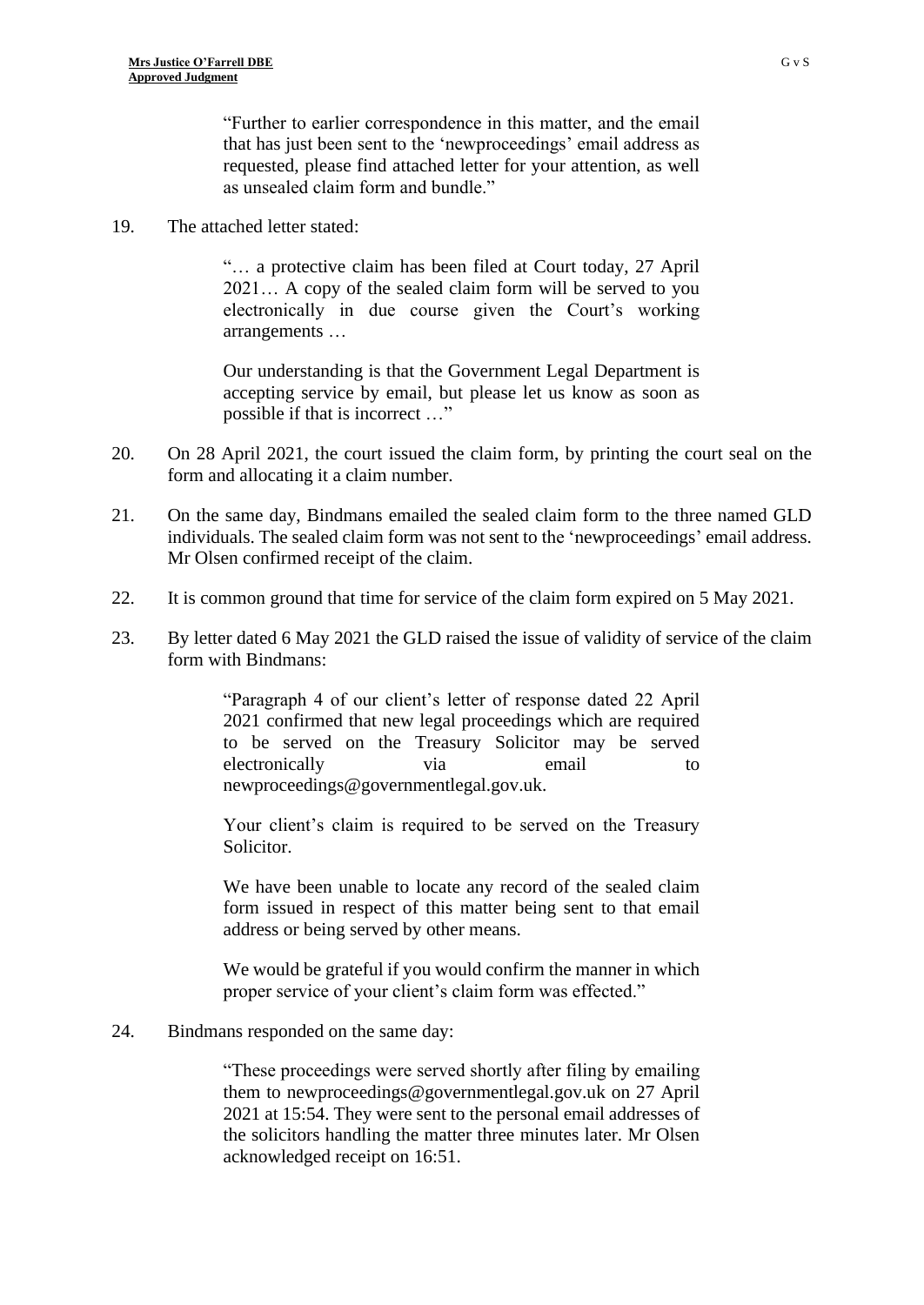The sealed claim form was received from the Court the following day and was sent to the solicitors handling the matter for GLD at 13:44. Receipt was acknowledged by Mr Olsen at 13:47.

We therefore consider:

(i) the Defendant was validly served with the proceedings in accordance with its instructions – there is no suggestion that all future service/correspondence must be provided to the "newproceedings" address once the initial proceedings had been served at that address; and

(ii) in any event, the Defendant's solicitors received and acknowledged both the original service of the unsealed claim form and associated bundle, as well as the sealed claim form, such that there can be no question of the Defendant not being aware of the claim or of having suffered any prejudice whatsoever.

We would therefore invite you to accept that valid service has been effected. Alternatively, we attach with this letter a copy of the sealed claim form, and would invite you to accept valid service accordingly."

25. On 6 May 2021 a copy of the sealed claim form was sent to the 'newproceedings' email address.

# *The Jurisdiction Applications*

- 26. On 19 May 2021 the Claimant issued an application, seeking an order that:
	- i) pursuant to CPR 6.15, the steps already taken by the Claimant to bring the claim form to the attention of the Defendant and Interested Party constitute good service;
	- ii) alternatively, an extension of time to serve the claim form to (a) 10 May 2021 for the Defendant and (b) 17 May 2021 for the Interested Party.
- 27. On 25 May 2021 the Defendant issued an application, seeking an order that the claim form issued on 28 April 2021 be set aside on the basis that the court is without jurisdiction to hear the claim because the claim form was not served within the time allowed by CPR 54.7.
- 28. The following witness statements have been served in respect of the Jurisdiction Applications:
	- i) Jamie David Potter of Bindmans, dated 19 May 2021;
	- ii) Warrick Olsen of GLD, dated 21 May 2021;
	- iii) Paul Graham Lunt of Brabners LLP, dated 14 June 2021.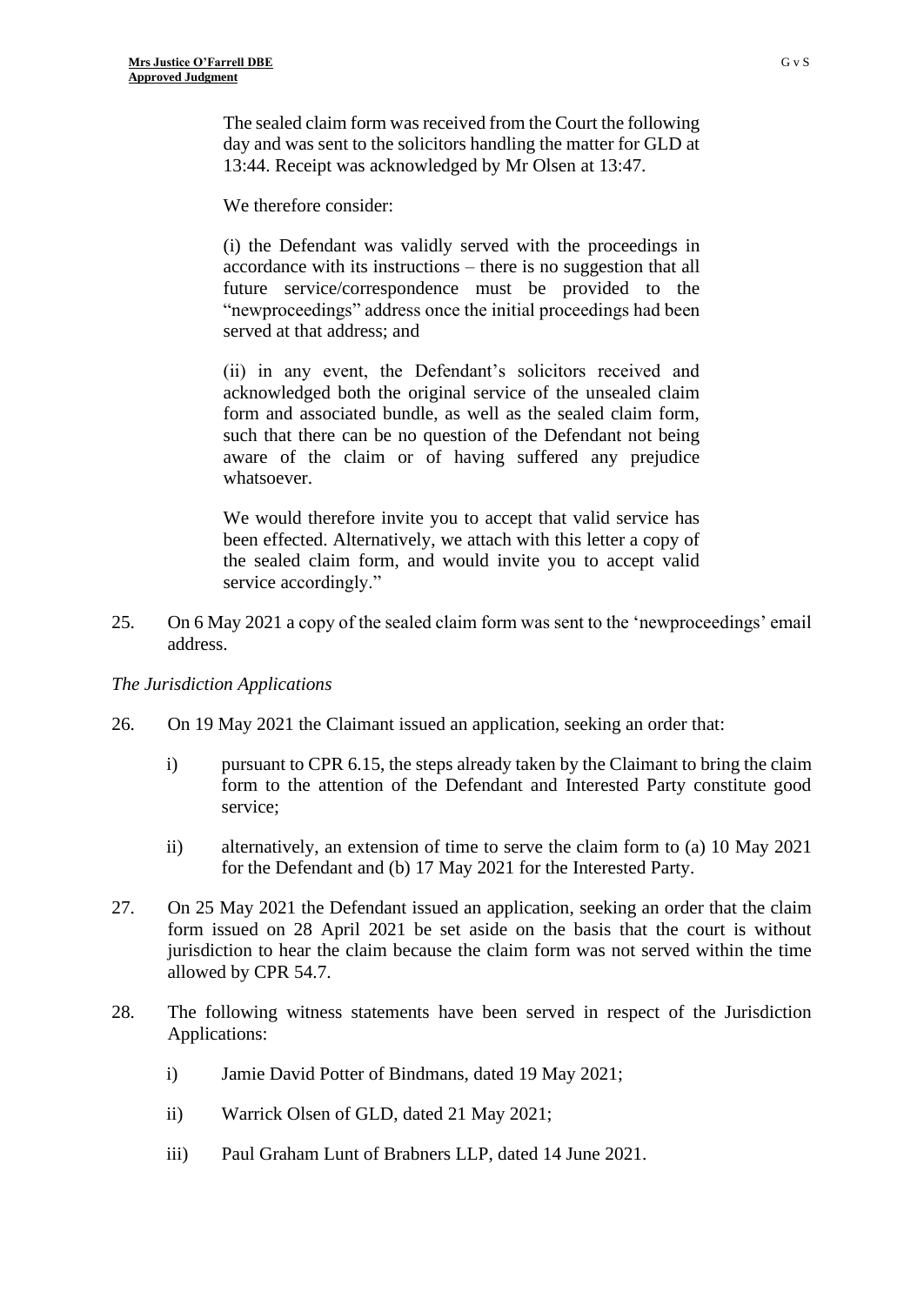# *Position of the interested party*

- 29. It is common ground that valid service of the claim form was not effected on the Interested Party by 5 May 2021. On 28 April 2021 the sealed claim form was sent to Mr Lunt of Brabners LLP, solicitors for the Interested Party. Such service was invalid because Mr Lunt had not communicated to the Claimant that he was authorised to accept service on behalf of the Interested Party or that service by email was permitted. On 29 April 2021 the Claimant sent the sealed claim form and bundle to Mr Lunt by recorded delivery. On 13 May 2021 the Claimant sent the sealed claim form and bundle to the Interested Party by recorded delivery. Therefore, the deemed date of service on the Interested Party was 17 May 2021.
- 30. Mr Browne QC, leading counsel for the Interested Party, submits that there was no valid service on the Interested Party. However, he accepts that the material issue is whether there was valid service on the Defendant, or whether any defect in that service should be rectified. If there is no valid service of the claim on the Defendant, there are no valid proceedings in which the Interested Party might participate. However, if there are valid proceedings against the Defendant, regardless of any failure on the part of the Claimant to serve the Interested Party on time, it would wish to have an opportunity to participate in the proceedings.

# *The material procedural rules*

31. CPR 7.2 provides:

"(1) Proceedings are started when the court issues a claim form at the request of the claimant.

(2) A claim form is issued on the date entered on the form by the court."

32. CPR 54.5 sets out the time limits for filing a claim form in judicial review proceedings, including at CPR 54.5(6):

> "Where the application for judicial review relates to a decision governed by the Public Contracts Regulations 2015, the claim form must be filed within the time within which an economic operator would have been required by regulation 92(2) of those Regulations (and disregarding the rest of that regulation) to start any proceedings under those regulations in respect of that decision."

# 33. CPR 54.7 provides:

"The claim form must be served on –

- (a) the defendant; and
- (b) unless the court otherwise directs, any person the claimant considers to be an interested party,

within 7 days after the date of issue."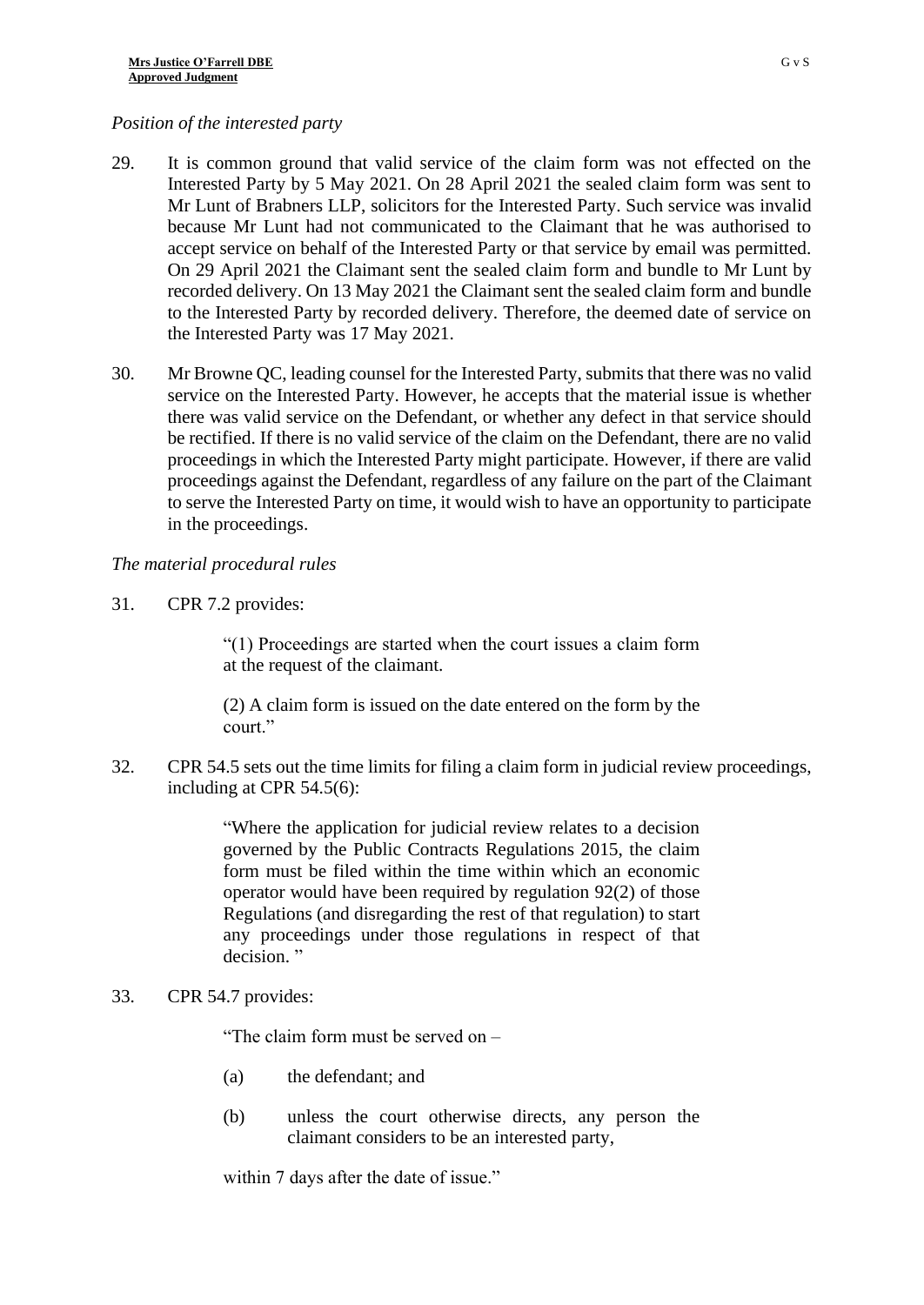- 34. CPR 6.3 specifies methods of service of a claim form, including at 6.3(1)(d) electronic communication in accordance with Practice Direction 6A.
- 35. Practice Direction 6A states at paragraph 4.1:

"Subject to the provisions of rule 6.23(5) and (6), where a document is to be served by fax or other electronic means—

- (1) the party who is to be served or the solicitor acting for that party must previously have indicated in writing to the party serving -
	- (a) that the party to be served or the solicitor is willing to accept service by fax or other electronic means; and
	- (b) the fax number, e-mail address or other electronic identification to which it must be sent; and
- (2) the following are to be taken as sufficient written indications for the purposes of paragraph  $4.1(1)$  -
	- (a) a fax number set out on the writing paper of the solicitor acting for the party to be served;
	- (b) an e-mail address set out on the writing paper of the solicitor acting for the party to be served but only where it is stated that the e-mail address may be used for service; or
	- (c) a fax number, e-mail address or electronic identification set out on a statement of case or a response to a claim filed with the court."

# 36. CPR 6.15 provides:

"(1) Where it appears to the court that there is a good reason to authorise service by a method or at a place not otherwise permitted by this Part, the court may make an order permitting service by an alternative method or at an alternative place.

(2) On an application under this rule, the court may order that steps already taken to bring the claim form to the attention of the defendant by an alternative method or at an alternative place is good service."

37. CPR 7.5 requires a claim form to be served by a step taken within four months of the date of issue (if serving within the jurisdiction). In this case CPR 7.5 does not apply because specific provision is made for service of a claim form in judicial review proceedings in CPR 54.7.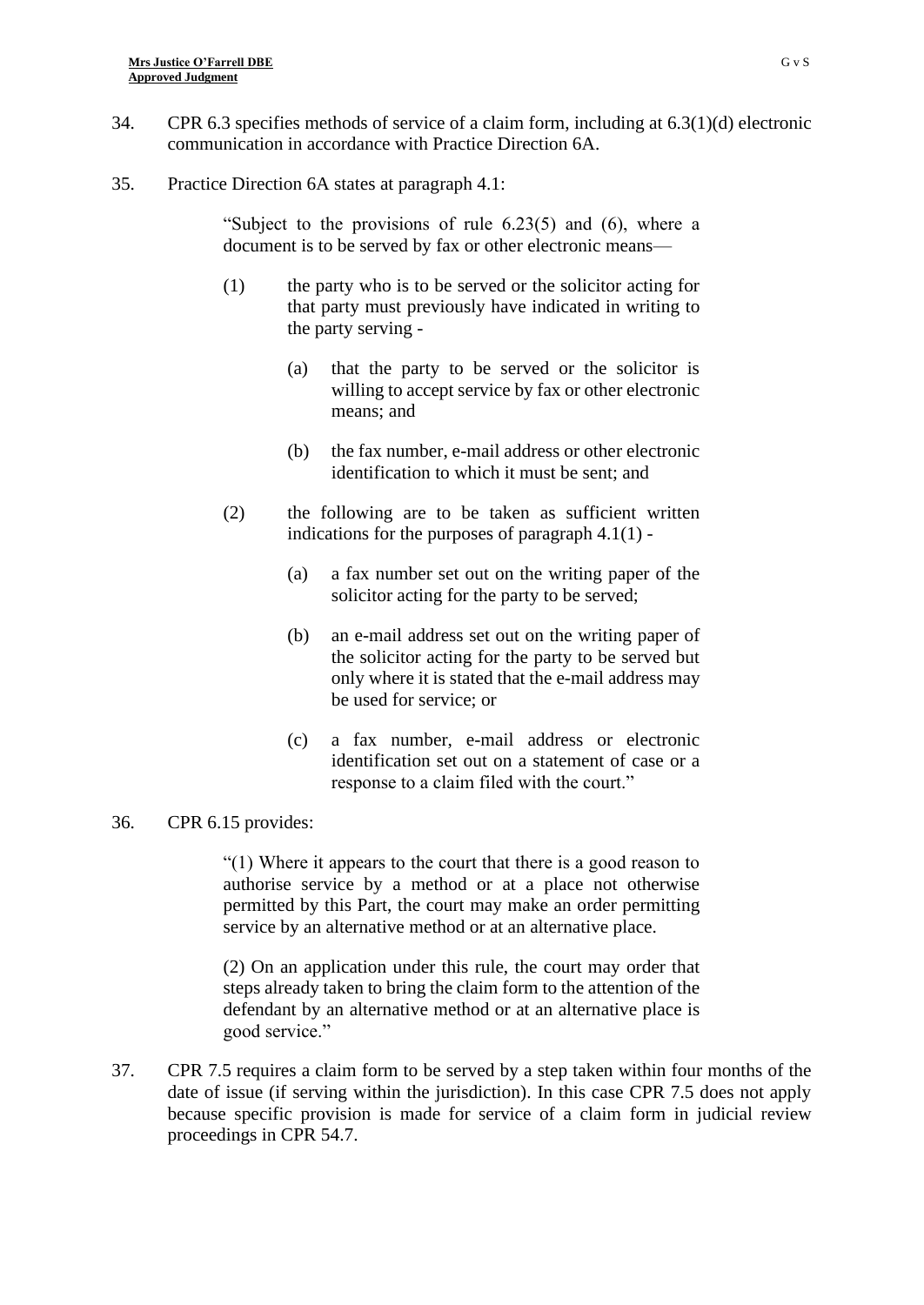- 38. CPR 7.6 makes provision for extensions of time to be granted for service of a claim form:
	- "(1) The claimant may apply for an order extending the period for compliance with rule 7.5.
	- (2) The general rule is that an application to extend the time for compliance with rule 7.5 must be made –
		- (a) within the period specified by rule 7.5; or
		- (b) where an order has been made under this rule, within the period for service specified by that order.
	- (3) If the claimant applies for an order to extend the time for compliance after the end of the period specified by rule 7.5 or by an order made under this rule, the court may make such an order only if –
		- (a) the court has failed to serve the claim form; or
		- (b) the claimant has taken all reasonable steps to comply with rule 7.5 but has been unable to do so; and
		- (c) in either case, the claimant has acted promptly in making the application."
- 39. CPR 3.1(2) sets out the Court's general case management powers, including:

"Except where these rules provide otherwise, the court may  $-\dots$ 

- (a) extend or shorten the time for compliance with any rule, practice direction or court order (even if an application for extension is made after the time for compliance has expired) ..."
- 40. CPR 3.10 gives the court a general power to rectify matters where there has been an error of procedure:

"Where there has been an error of procedure such as a failure to comply with a rule or practice direction –

- (a) the error does not invalidate any step taken in the proceedings unless the court so orders; and
- (b) the court may make an order to remedy the error. "

*Procedural irregularity or invalid service*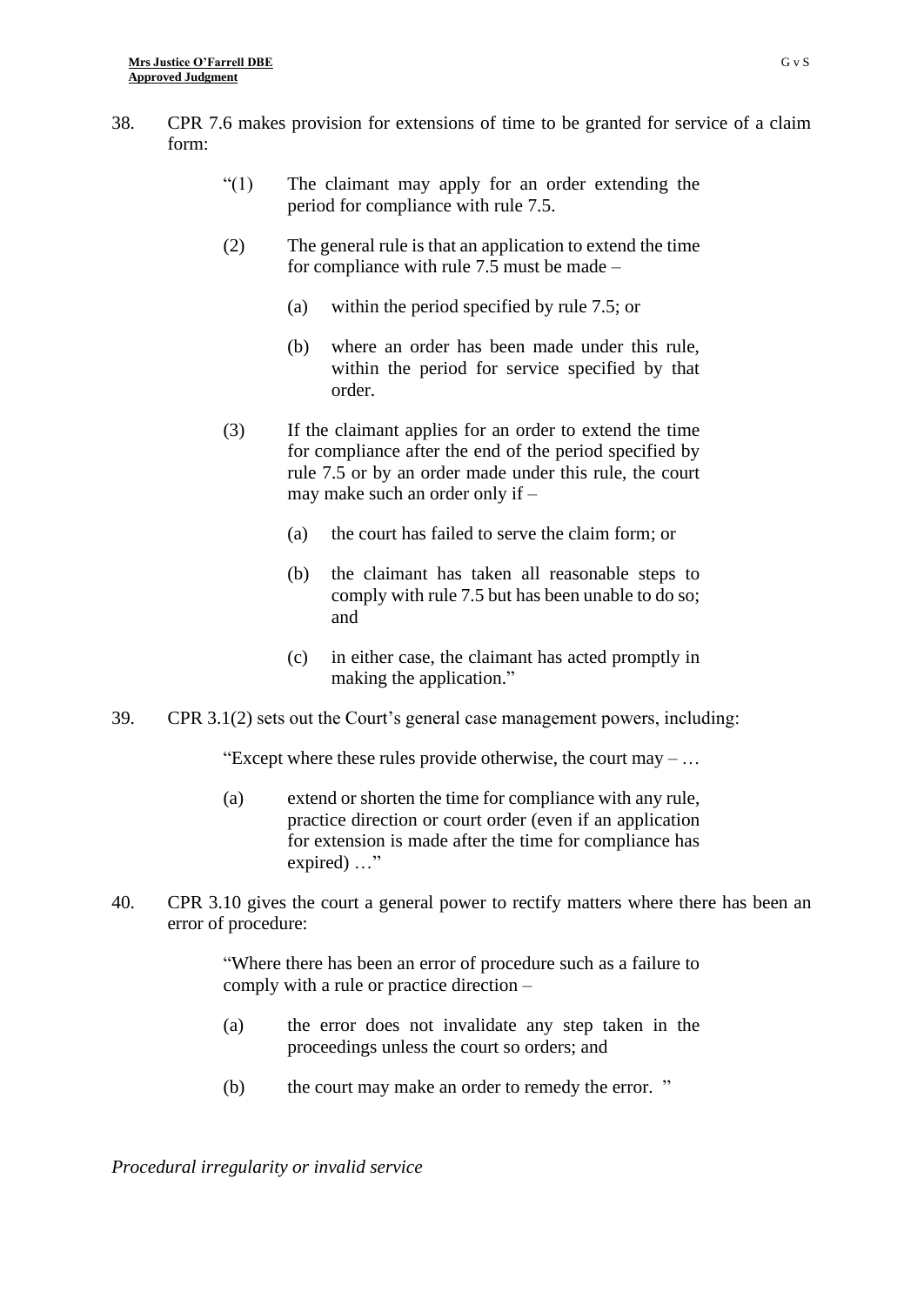- 41. The claim form was issued on 28 April 2021. CPR 54.7 provided that the claim form was required to be served within seven days, that is, by 5 May 2021. On 6 May 2021 the sealed claim form was emailed to the 'newproceedings' email address.
- 42. Mr West, counsel for the Defendant, submits that the Claimant failed to effect valid service of the claim form. The Defendant stipulated that it only accepted electronic service at the 'newproceedings' email address. An unsealed claim form was sent to the 'newproceedings' address on 27 April 2021 but that did not constitute service. On 28 April 2021 the sealed claim form was sent to the Defendant but not to the 'newproceedings' email address. The sealed claim form was emailed to the 'newproceedings' email address on 6 May 2021 but that was outside the seven day period for service of the claim form stipulated by CPR 54.7. Therefore, there was no valid service of the claim form.
- 43. Mr Coppel QC, leading counsel for the Claimant, submits that the unsealed claim form sent to the 'newproceedings' email address on 27 April 2021 was served in accordance with CPR 54.7. The absence of a court seal and number amounted to a procedural irregularity but the court could correct such irregularity pursuant to CPR 3.10. The irregularity did not cause any prejudice to the Defendant, who was not deprived of any knowledge of the nature of the claim against it or of the fact that proceedings had been or were about to be started. The Claimant relies on CPR 3.10, not as the basis for its application to extend time for service of the claim form, but in response to the Defendant's jurisdictional challenge that irregular service of the claim form was invalid.
- 44. The court rejects the Claimant's case that there was irregular, but otherwise valid, service. The unsealed claim form was sent to the Defendant on 27 April 2021. The claim form was issued by the court office on 28 April 2021. Therefore, when the unsealed claim form was sent to the Defendant at the correct email address, proceedings had not been started. There could not be service of a claim form in respect of nonexistent proceedings.
- 45. Reliance on CPR 3.10 does not assist the Claimant. Although CPR 3.10 gives the court wide, general powers to rectify errors of procedure, the rule provides that the error does not invalidate any step taken in the proceedings (unless the court so orders); the power conferred is to remedy that error. The difficulty faced by the Claimant is that sending the unsealed claim form to the Defendant did not constitute a step in the proceedings because, at that date, there were no proceedings. Even if the defect on the face of the claim form were corrected, it could not be deemed served prior to the issue of proceedings. Retrospective service prior to commencement of proceedings would lead to procedural chaos.
- 46. Mr Coppel prays in aid the decision of Edwards-Stuart J in *Heron Bros Ltd v Central Bedfordshire Council* [2015] EWHC 604 (TCC) in support of his submission that an unsealed claim form amounts to an irregularity that can be cured. The case concerned a procurement challenge, albeit under different regulations. The salient facts were that on 31 October 2014 the claimant sent the unsealed claim form to the court and a copy to the defendant. On 3 November the claimant sent the defendant an e-mail, attaching a copy of its letter to the court with its enclosures. On the same date, the court sealed and issued the claim form but failed to post it to the claimant until 10 November. Following receipt of the sealed claim form on 14 November, the claimant posted it to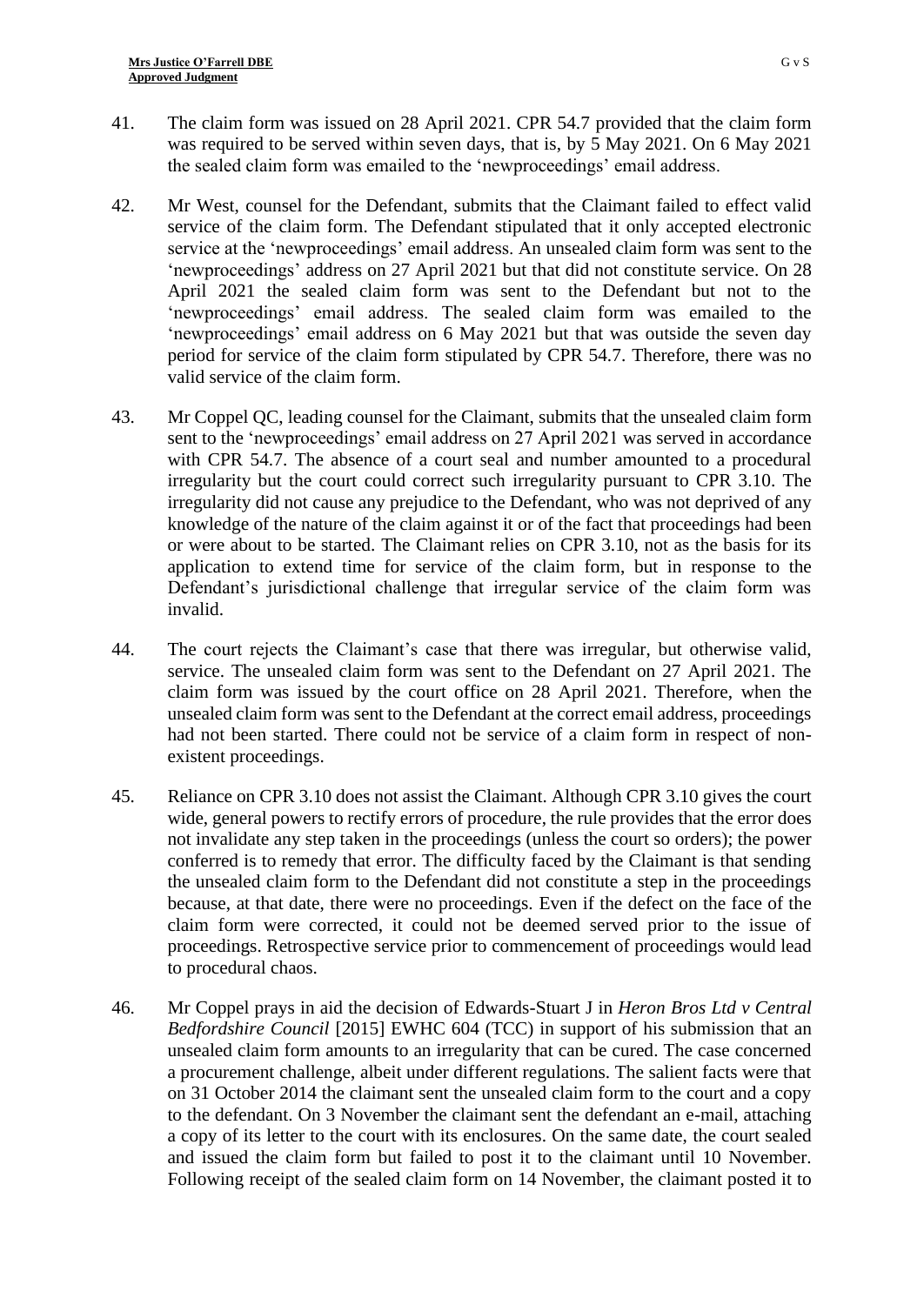the defendant. The defendant applied to have the claim struck out on the ground that the claim form had not been served within seven days of the date of issue as prescribed by the relevant regulations. The court held that the unsealed copy of the claim form emailed to the defendant on 3 November was to be treated as a claim form for the purposes of the regulations, the absence of a seal or number on the claim form amounted to an irregularity, but the irregularity could be cured by court, particularly as the court was at fault in failing to send the sealed claim form to the claimant within the prescribed seven days.

- 47. The decision in *Heron* does not assist the Claimant because it is distinguishable on its facts. Firstly, in *Heron*, the material requirement for service of the claim form was contained in the procurement regulations and not the CPR (hence, the CPR power to extend time for service did not apply to the statutory time limit, as explained by Lord Neuberger in *Mucelli v Albania* [2009] 1 WLR 276 (HL) at [74]). The text of the relevant regulations was construed by Edwards-Stuart J as requiring service of "the claim form" within the statutory time limit, rather than "the sealed claim form".
- 48. Secondly, reference was made to the observations of Lord Mance JSC in *Pomiechowski v District Council of Legnica, Poland* [2012] 1 WLR 1604 (CA), which supported a generous view to be taken in respect of service of an unsealed notice of appeal within the prescribed time, considering it to amount to an irregularity that, in appropriate cases, could be cured by the court. But the procedural rules for service of the notice of appeal do not confer jurisdiction on the court, unlike service of originating process; rights of appeal are governed by legislation.
- 49. Thirdly, on the facts in *Heron*, the unsealed claim form was served on the defendant, either on 3 November 2014, when sent by email, or 5 November 2014, by deemed service. On either case, the documents were served within seven days of the start of proceedings, when the claim form was issued on 3 November 2014. It was not suggested in that case that sending the unsealed claim form to the defendant on 31 October 2014, prior to the issue of proceedings, could amount to regular or irregular service of the claim form.
- 50. Finally, in *Heron* late service of the sealed claim form was the result of fault that lay with both the court and claimant:

"[61] Since there was a clear failure by the TCC Registry to return the documents promptly it seems to me that it would not be right for the court to decline to cure the irregularity notwithstanding the fact that the problem was brought about in perhaps equal measure by the failures of [the claimant's solicitors]."

51. Similarly, the Claimant's reliance on *Dory Acquisitions Designated Activity Company v Ionnis Frangos* [2020] EWHC 240 (Comm) does not assist. In *Dory*, an application for summary judgment which the defendant and its legal representatives chose not to attend, the claimant sought a declaration that proceedings were validly served on the defendant in circumstances where the claim form served did not have a court seal or claim number on its face. The irregularity in the claim form was rectified by Bryan J by the application of CPR 3.10. However, in *Dory*, as in *Heron*, the claim form was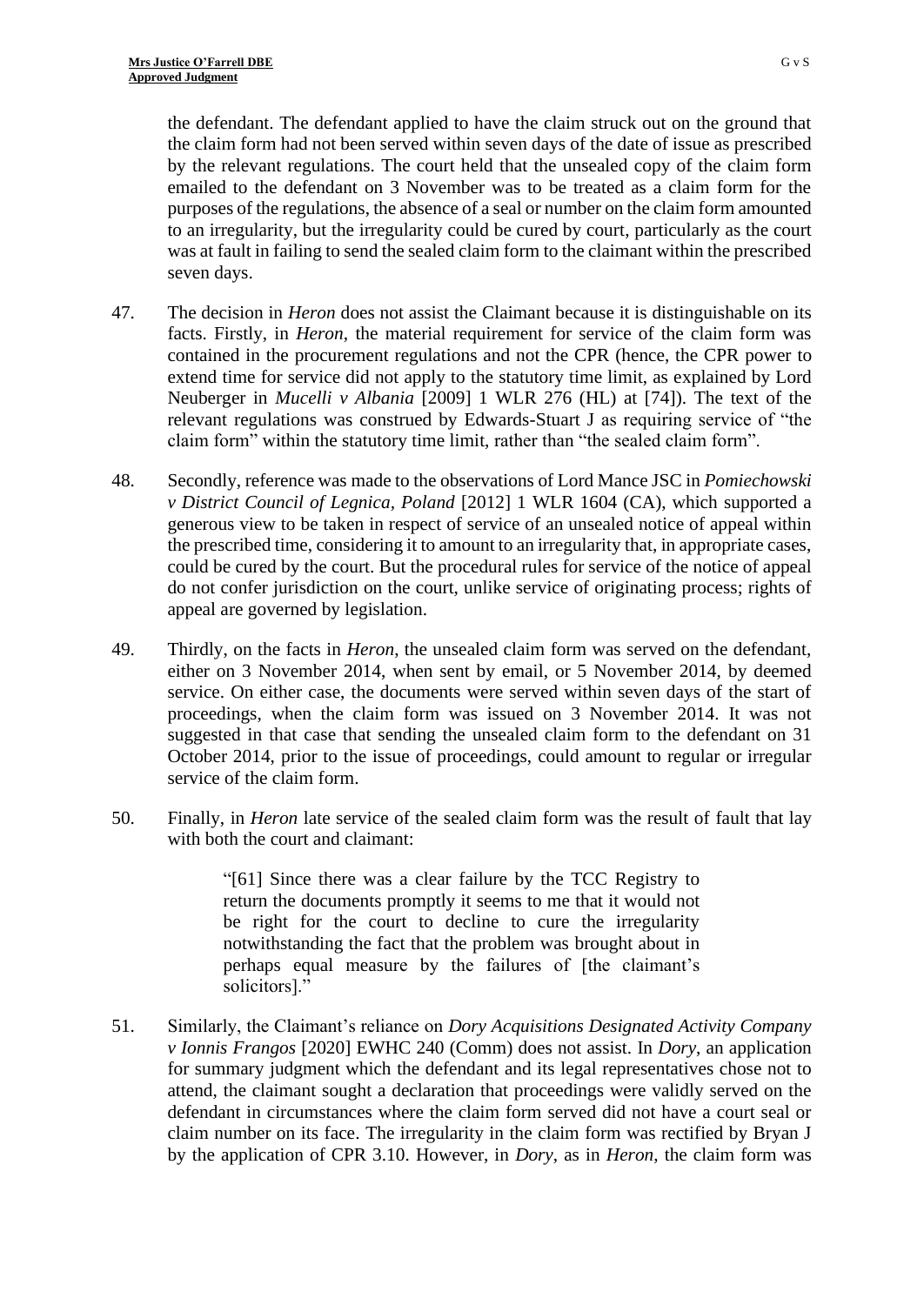issued before the unsealed claim form was sent to the defendant's solicitors, so the irregularity concerned a step in the proceedings:

"[71] It is clear (and accepted) that the attempted service on 14 November 2019 was not valid service in that the claim form served was unsealed and lacked a claim number. This was so notwithstanding the fact that it must have been apparent to the Guarantor's solicitors that the claim form had been issued, as was clear from the "E-filing submission confirmation" which was provided at the same time and which recorded the "filing-claim form part 7" together with payment of the appropriate court fee."

- 52. In summary, the sending of the unsealed claim form to the Defendant on 27 April 2021 did not constitute a step in the proceedings and the court does not have power under CPR 3.10 to correct the irregularity.
- 53. It follows that there was no valid service of the claim form on the Defendant within the prescribed time limit.

# *Alternative service under CPR 6.15*

- 54. Mr Coppel submits that there is a good reason for the exercise of the court's power under CPR 6.15 to order that the steps taken by the Claimant to serve the claim form on the Defendant prior to 5 May 2021 constituted good service. The Claimant accepts that service on the Defendant did not fully comply with CPR  $6.3(1)(d)$ , read with Practice Direction PD6A, paragraph 4.1, because the sealed claim form was not sent to the 'newproceedings' email address. However, the Defendant, through the Treasury Solicitor's nominated case-officer, was made fully aware of the existence and contents of the sealed claim form on the date that proceedings were commenced, and via what the Claimant believed to be formal service. The purposes of formal service were fully achieved. The Claimant's non-compliance was minor and technical in circumstances where the unsealed claim form and claim bundle were sent to the 'newproceedings' email address and the sealed claim form was sent to the alternative email addresses to which Mr Olsen, the nominated case officer, had requested that proceedings be sent.
- 55. Mr Coppel submits that the Defendant will suffer no prejudice as a result of validation of service of the claim form. The Defendant is playing "technical games". Mr Olsen engaged fully with Bindmans prior to the expiry of the seven day period for service of the claim form and only objected to service the day after that period had expired.
- 56. Mr West submits that there is no good reason to authorise service by an alternative method, pursuant to CPR 6.15. The Claimant has not advanced any good reason why its attempted service on 27 or 28 April 2021 should be validated under CPR 6.15. It is accepted that the Defendant had knowledge of the proceedings by service on Mr Olsen and the other named individuals but that alone does not provide a good reason for alternative service under CPR 6.15. This is not a case in which the Claimant should have had any difficulties in effecting valid service. It made a careless mistake in emailing the claim form to the wrong address. If the court were to grant the Claimant's application, the Defendant would suffer prejudice in that it would be deprived of an accrued limitation defence to the claim.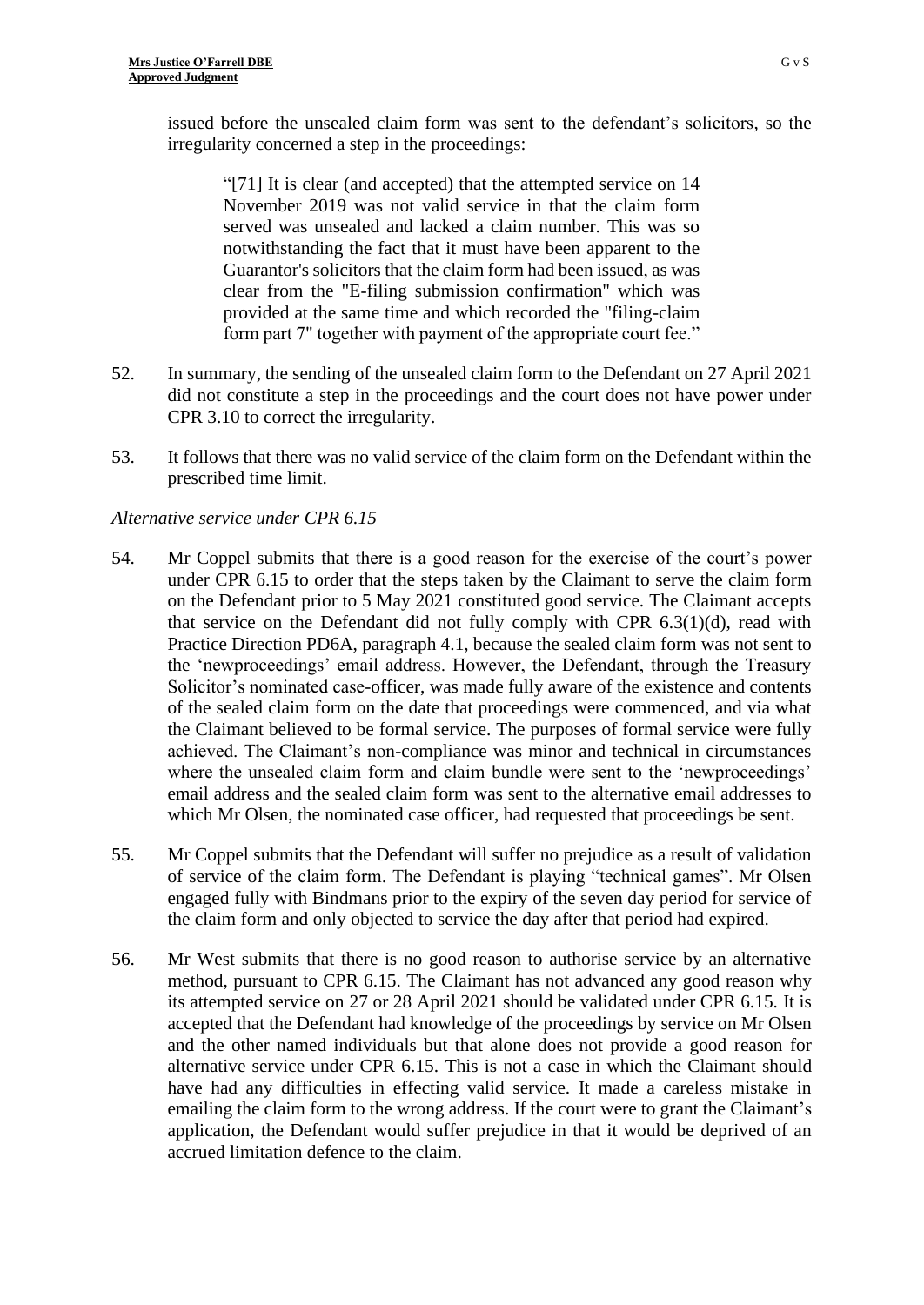57. The ambit of CPR 6.15 and the principles to be applied to applications for relief from mistakes in service of a claim form were considered by the Supreme Court in *Barton v Wright Hassall LLP* [2018] UKSC 12. The case concerned a litigant in person who purported to serve a claim form on the defendant's solicitors by email, without obtaining any prior consent. It was common ground that this was not good service and the claim form expired unserved on the following day. The court dismissed the appeal, declining to exercise its power retrospectively to permit service of the claim form by an alternative method under CPR 6.15 for the reasons explained by Lord Sumption:

> "[8] The Civil Procedure Rules contain a number of provisions empowering the court to waive compliance with procedural conditions or the ordinary consequences of non-compliance. The most significant is to be found in CPR 3.9, which confers a power to relieve a litigant from any "sanctions" imposed for failure to comply with a rule, practice direction or court order. These powers are conferred in wholly general terms, although there is a substantial body of case law on the manner in which they should be exercised … CPR rule 6.15 is rather different. It is directed specifically to the rules governing service of a claim form. They give rise to special considerations which do not necessarily apply to other formal documents or to other rules or orders of the court. The main difference is that the disciplinary factor is less important. The rules governing service of a claim form do not impose duties, in the sense in which, say, the rules governing the time for the service of evidence, impose a duty. They are simply conditions on which the court will take cognisance of the matter at all. Although the court may dispense with service altogether or make interlocutory orders before it has happened if necessary, as a general rule service of originating process is the act by which the defendant is subjected to the court's jurisdiction.

…

…

[9] What constitutes "good reason" for validating the noncompliant service of a claim form is essentially a matter of factual evaluation, which does not lend itself to over-analysis or copious citation of authority…

[10] … In the generality of cases, the main relevant factors are likely to be (i) whether the claimant has taken reasonable steps to effect service in accordance with the rules and (ii) whether the defendant or his solicitor was aware of the contents of the claim form at the time when it expired, and, I would add, (iii) what if any prejudice the defendant would suffer by the retrospective validation of a non-compliant service of the claim form, bearing in mind what he knew about its contents. None of these factors can be regarded as decisive in themselves. The weight to be attached to them will vary with all the circumstances.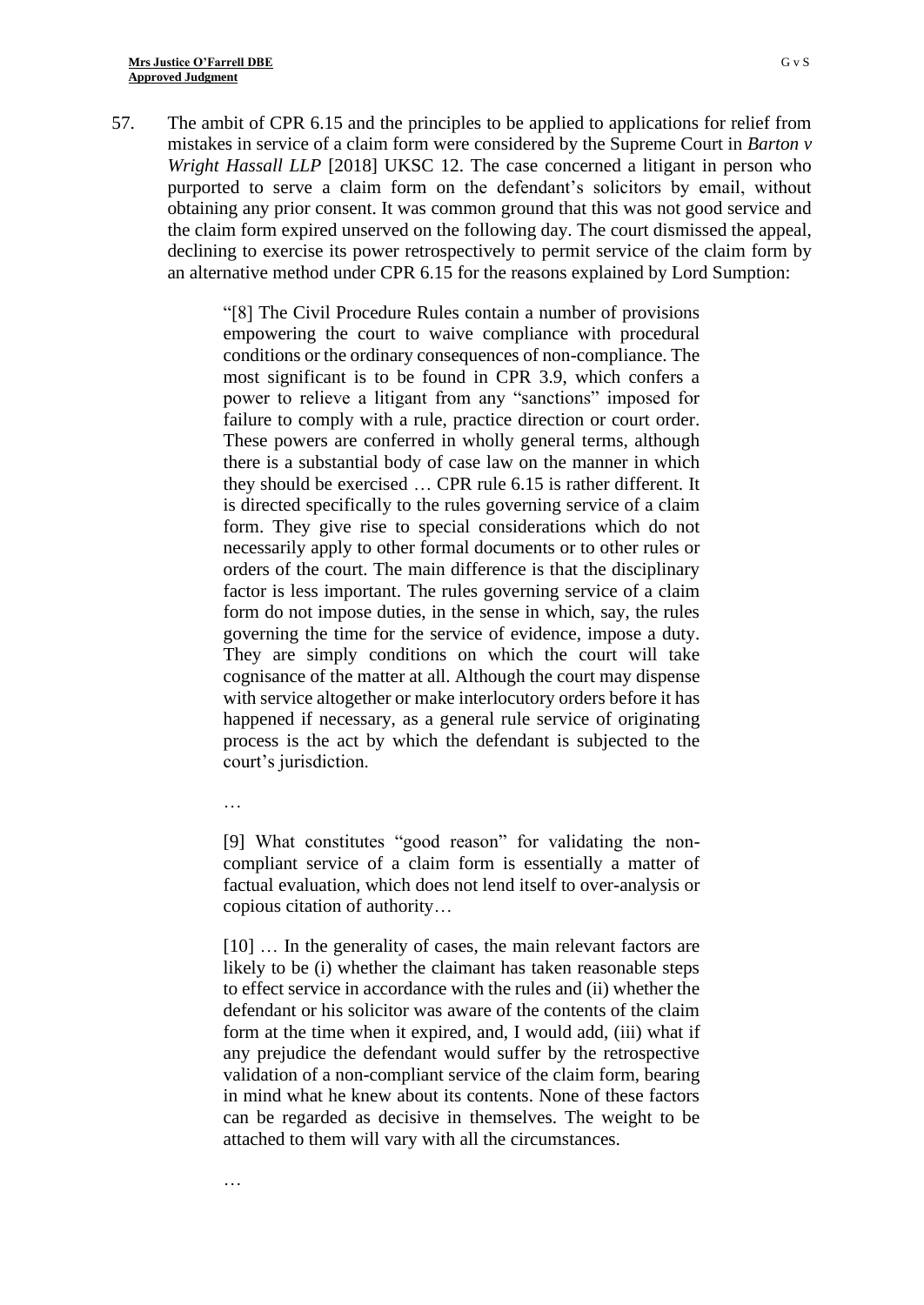[16] The first point to be made is that it cannot be enough that Mr Barton's mode of service successfully brought the claim form to the attention of Berrymans. As Lord Clarke pointed out in *Abela v Baadarani*, this is likely to be a necessary condition for an order under CPR rule 6.15, but it is not a sufficient one. Although the purpose of service is to bring the contents of the claim form to the attention of the defendant, the manner in which this is done is also important. Rules of court must identify some formal step which can be treated as making him aware of it. This is because a bright line rule is necessary in order to determine the exact point from which time runs for the taking of further steps or the entry of judgment in default of them. Service of the claim form within its period of validity may have significant implications for the operation of any relevant limitation period, as they do in this case. Time stops running for limitation purposes when the claim form is issued. The period of validity of the claim form is therefore equivalent to an extension of the limitation period before the proceedings can effectively begin. It is important that there should be a finite limit on that extension. An order under CPR rule 6.15 necessarily has the effect of further extending it. For these reasons it has never been enough that the defendant should be aware of the contents of an originating document such as a claim form. Otherwise any unauthorised mode of service would be acceptable, notwithstanding that it fulfilled none of the other purposes of serving originating process.

…

[21] ... I agree with the general point that it is not necessarily a condition of success in an application for retrospective validation that the claimant should have left no stone unturned. It is enough that he has taken such steps as are reasonable in the circumstances to serve the claim form within its period of validity. But in the present case there was no problem about service. The problem was that Mr Barton made no attempt to serve in accordance with the rules. All that he did was employ a mode of service which he should have appreciated was not in accordance with the rules. I note in passing that if Mr Barton had made no attempt whatever to serve the claim form, but simply allowed it to expire, an application to extend its life under CPR rule 7.6(3) would have failed because it could not have been said that he had "taken all reasonable steps to comply with rule 7.5 but has been unable to do so." It is not easy to see why the result should be any different when he made no attempt to serve it by any method permitted by the rules."

58. Lord Briggs (in a dissenting opinion) emphasised the significance of service of originating process, even where the defendant is aware of the proceedings: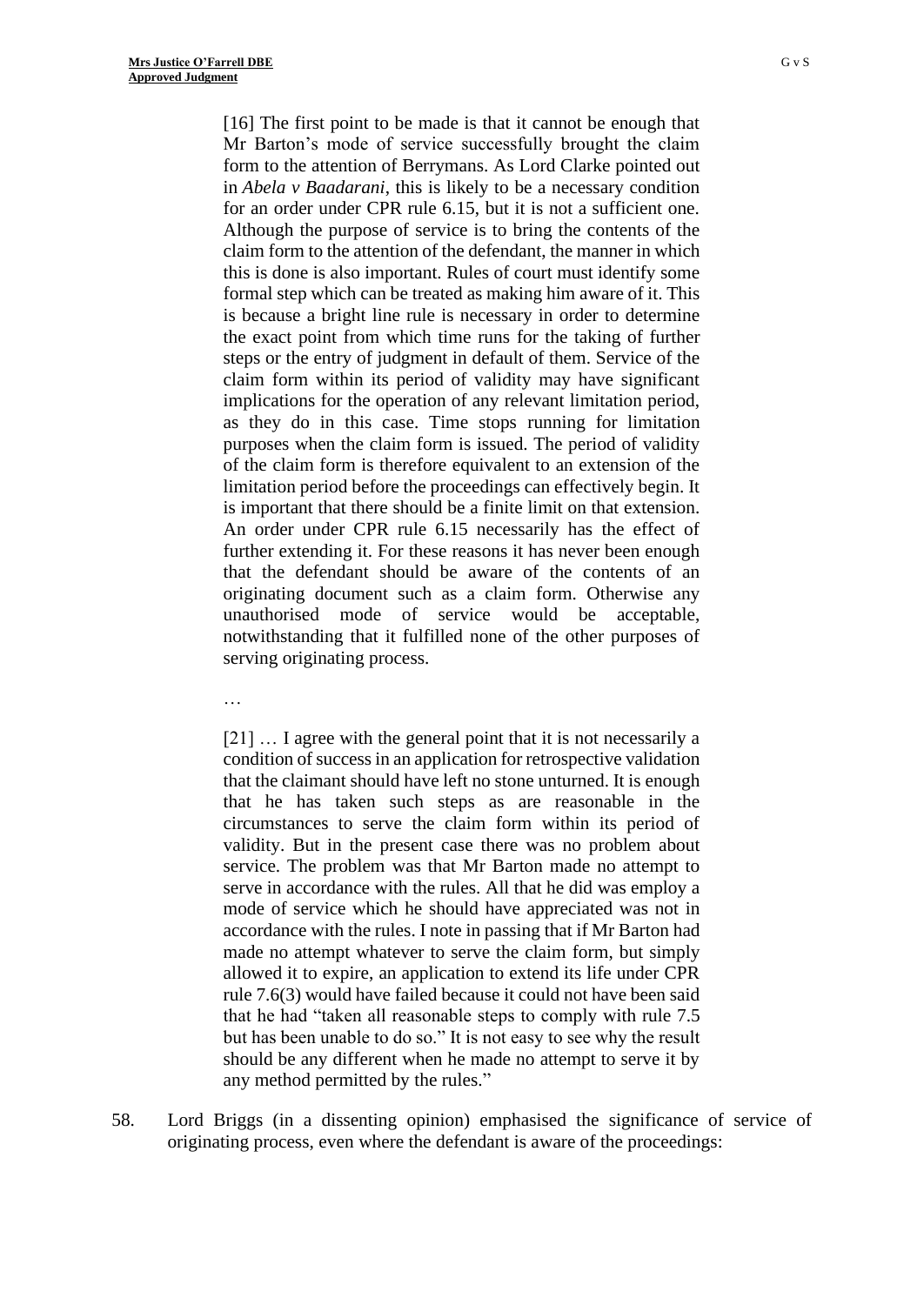"[28] While I would not wish in any way to depart from Lord Clarke JSC's dictum in the Abela case [2013] 1 WLR 2043 that the most important purpose of service is to ensure that the contents of the claim form (or other originating document) are brought to the attention of the person to be served, there is a second important general purpose. That is to notify the recipient that the claim has not merely been formulated but actually commenced as against the relevant defendant, and upon a particular day. In other words it is important that the communication of the contents of the document is by way of service, rather than, for example, just for information. This is because service is that which engages the court's jurisdiction over the recipient, and because important time consequences flow from the date of service, such as the stopping of the running of limitation periods and the starting of the running of time for the recipient's response, failing which the claimant may in appropriate cases obtain default judgment. "

…

[31]That the presence of one or more … adverse factors may frequently outweigh the full achievement of the purposes behind the rules as to service so as to lead the court to refuse validation is necessitated by the following matters. First, compliance with the rules is now part of the Overriding Objective, although I agree with Lord Sumption that the maintenance of good discipline may be of less importance in this context than in the context of relief from sanctions. Secondly, service of a claim form (or other originating process) is an important stage in civil procedure, with potentially serious consequences, as summarised above. Thirdly, if the identification of good reason were limited to the question whether all the underlying purposes of service had been achieved, claimants could choose to ignore the rules so long as they achieved those purposes by another route of their own devising. That would be a step on the road to procedural anarchy."

- 59. The key principles that can be drawn from *Barton* for the purposes of this case are as follows.
	- i) Service of originating process can be distinguished from other procedural steps because it is the act by which the defendant is subjected to the court's jurisdiction. For that reason, a "bright line rule" is necessary to determine the exact point, from which time runs for subsequent steps in the proceedings, or to confirm the point at which time stops running for the purposes of limitation.
	- ii) An order under CPR 6.15, validating the non-compliant service of a claim form, may enable a claimant to escape the serious consequences that would otherwise follow, including the expiry of a material limitation period.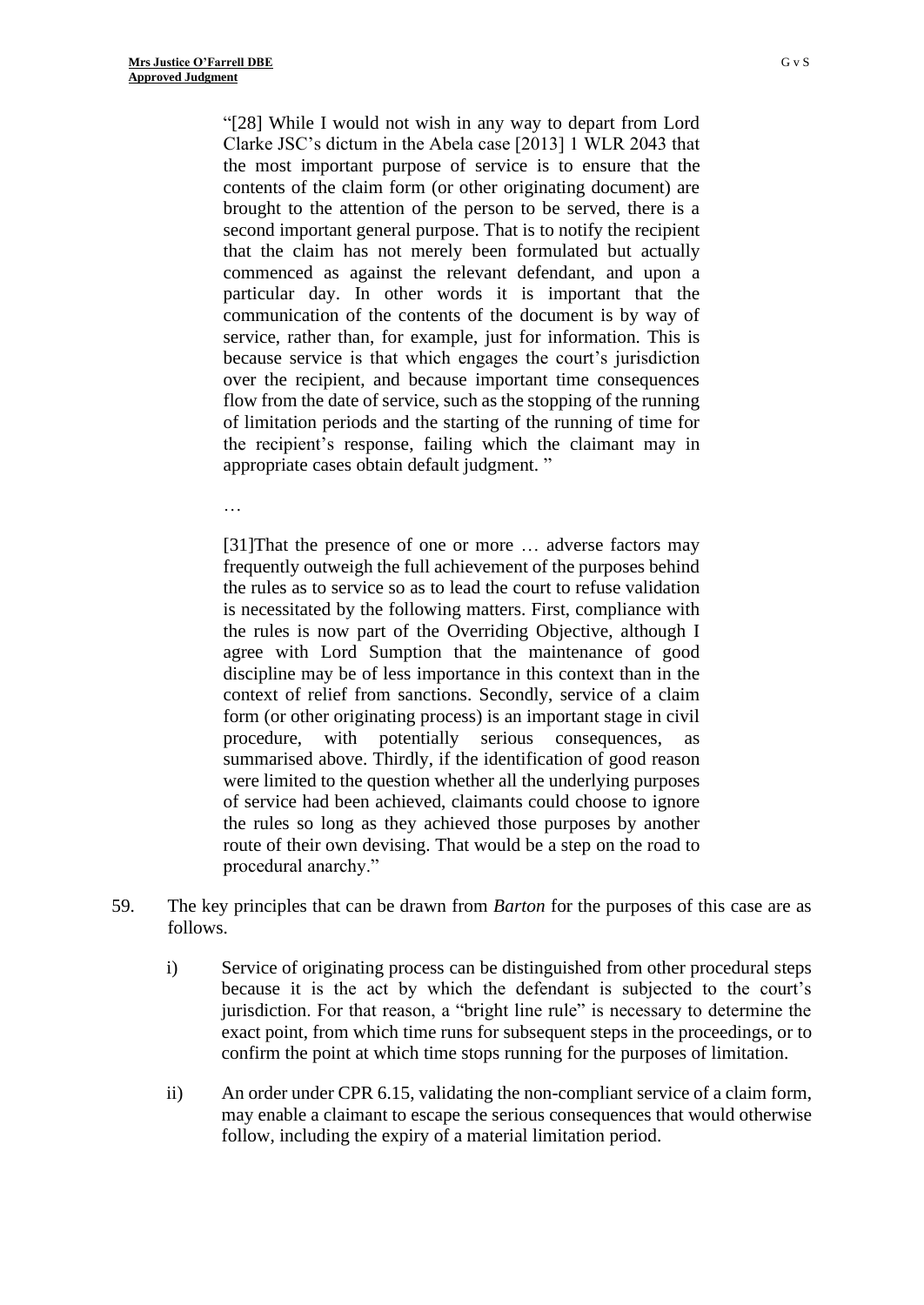- iii) For that reason, it is likely to be necessary, but not sufficient, for the claimant to establish that the defendant was aware of the existence and content of the claim form within the specified time for service.
- iv) When considering whether to exercise the court's power under CPR 6.15, the issue is whether, on the facts of the case, there is good reason to make the order permitting alternative service; there do not need to be exceptional circumstances.
- v) The main relevant factors are likely to be: (a) whether the claimant has taken reasonable steps to effect service in accordance with the rules; (b) whether the defendant or its solicitor was aware of the contents of the claim form within the prescribed time limit for service; and (c) whether the defendant would suffer prejudice by retrospective validation of a non-compliant service of the claim form.
- 60. The above principles in *Barton* have been applied in recent first instance decisions.
- 61. In *Piepenbrock v Associated Newspapers Ltd & others* [2020] EWHC 1708 (QB), the claimant's wife purported to serve the claim form by email on solicitors for the defendants, without obtaining confirmation that they were instructed to accept service or that service could be effected by email. The purported service was invalid and the four month period for service of the claim form expired. Nicklin J refused the claimant's application under CPR 7.6(3) for a retrospective extension of time to serve the claim form, also rejecting the alternative grounds under CPR 6.15 and 6.16, CPR 3.9 and CPR 3.10.
- 62. In *Ideal Shopping Direct Ltd & Others v Visa Europe Ltd & Others* [2020] EWHC 3399 (Ch) the claimants served unsealed claim forms by the agreed extended date for service but the sealed claim forms were served after expiry of that date. Morgan J refused to grant relief under CPR 6.15, providing for alternative means of service, or 6.16 by dispensing with service.
- 63. In *Boxwood Leisure Ltd v Gleeson Construction Services Ltd* [2021] EWHC 947 (TCC), where the claimant served particulars of claim but failed to serve the claim form by the extended date for service through errors on the part of its solicitors, this court refused to grant relief under CPR 7.6, 3.9, 3.10 or 3.1(2)(m) in respect of the late service of the claim form.
- 64. Applying those principles to this case, it is clear that the Claimant did not take reasonable steps to effect service in accordance with the rules. The Defendant stated that it would accept service by email but was very clear that such service must be effected through the 'newproceedings' email address. The use of a designated email address for new proceedings would ensure certainty for the Defendant in respect of all and any new claims. The Claimant did not take any step to serve the sealed claim form by the specified method within the stipulated period set out in CPR 54.7. It is common ground that the Defendant was aware of the contents of the claim form within the prescribed time limit for service but satisfying that criterion alone is not sufficient to justify the exercise of CPR 6.15. The Claimant's position is that the Defendant would suffer no prejudice by retrospective validation of the non-compliant service of the claim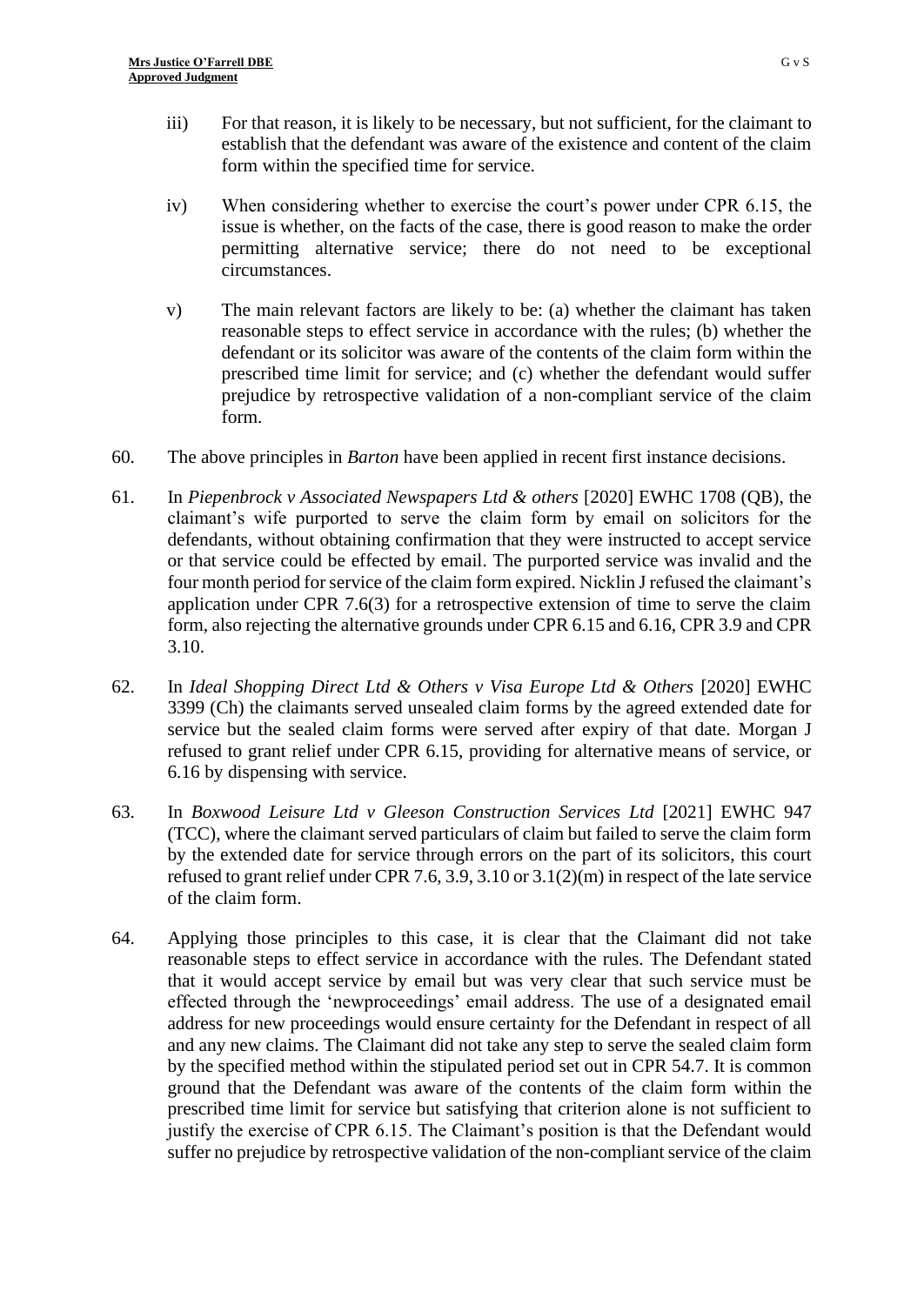form but, if the court granted the relief sought, the Defendant would suffer prejudice because it would be deprived of any limitation defence that has accrued.

65. Weighing up those factors, the Claimant has not established good reason for the court to exercise its power under CPR 6.15 to authorise alternative service of the claim form.

#### *Extension of time*

- 66. The Claimant's alternative application is for an extension of time to serve the claim form to 10 May 2021 (although an extension is in fact required only until 6 May 2021). The Claimant sent the sealed claim form by email to the 'newproceedings' email address on 6 May 2021, the day after expiry of the seven-day period for service. The application is made pursuant to CPR  $3.1(2)(a)$  and/or by analogy CPR 7.6. The Claimant relies upon it having taken all reasonable steps to comply with the relevant service rule by way of serving the Defendant and Interested Party's solicitors immediately upon the claim form being issued and subsequently taking steps to rectify the alleged errors in service upon them being drawn to its attention. The Claimant has also acted promptly in making this application after receiving confirmation from the Defendant that it would not consent to an order validating service.
- 67. The Defendant opposes the Claimant's alternative application for an extension of time in which to serve the claim form under CPR  $3.1(2)(a)$  (and/or by analogy CPR 7.6). This application is made after the time limit for service to be effected has expired. The Claimant would not satisfy the pre-conditions set out in CPR 7.6(3) where an application for an extension has been made after the expiry of the deadline because it could not show that it has taken all reasonable steps to comply with rule 7.5 but has been unable to do so. As an application under CPR 7.6(3) in relation to CPR 7.5 would be doomed to fail, there is no reason why an application under CPR 3.1(2) in relation to CPR 54.7 should be treated any differently. If anything, as CPR 54.7 imposes a seven-day deadline, compared to a CPR 7.5's four-month deadline, the Court should be even more reluctant to grant an extension to a deliberately short deadline.
- 68. If CPR 7.6 applied, the court would not have power to extend time for service of the claim form because the conditions in CPR 7.6(3) would not be met. For the reasons set out above, the Claimant could not establish that it took all reasonable steps to serve the claim form within the specified time period.
- 69. Mr Coppel correctly points out that CPR 7.6 is not applicable; it is concerned with service of a claim form under CPR 7.5 and does not apply to service of a claim form in judicial review proceedings under CPR 54.7. A similar provision could have been inserted into CPR 54 but there is no such provision. No authority has been identified in which the court has applied CPR 7.6 when considering an application to extend the time set out in CPR 54.7.
- 70. Mr Coppel submits, therefore, that it is open to the court to extend time for service of the claim form under CPR 3.1(2)(a), having regard to the guidelines set out in *Denton v White* [2014] 1 WLR 3926, namely, (i) the seriousness and significance of the failure, (ii) the reason for the default and (iii) all the circumstances of the case, so as to enable the court to deal justly with the application.